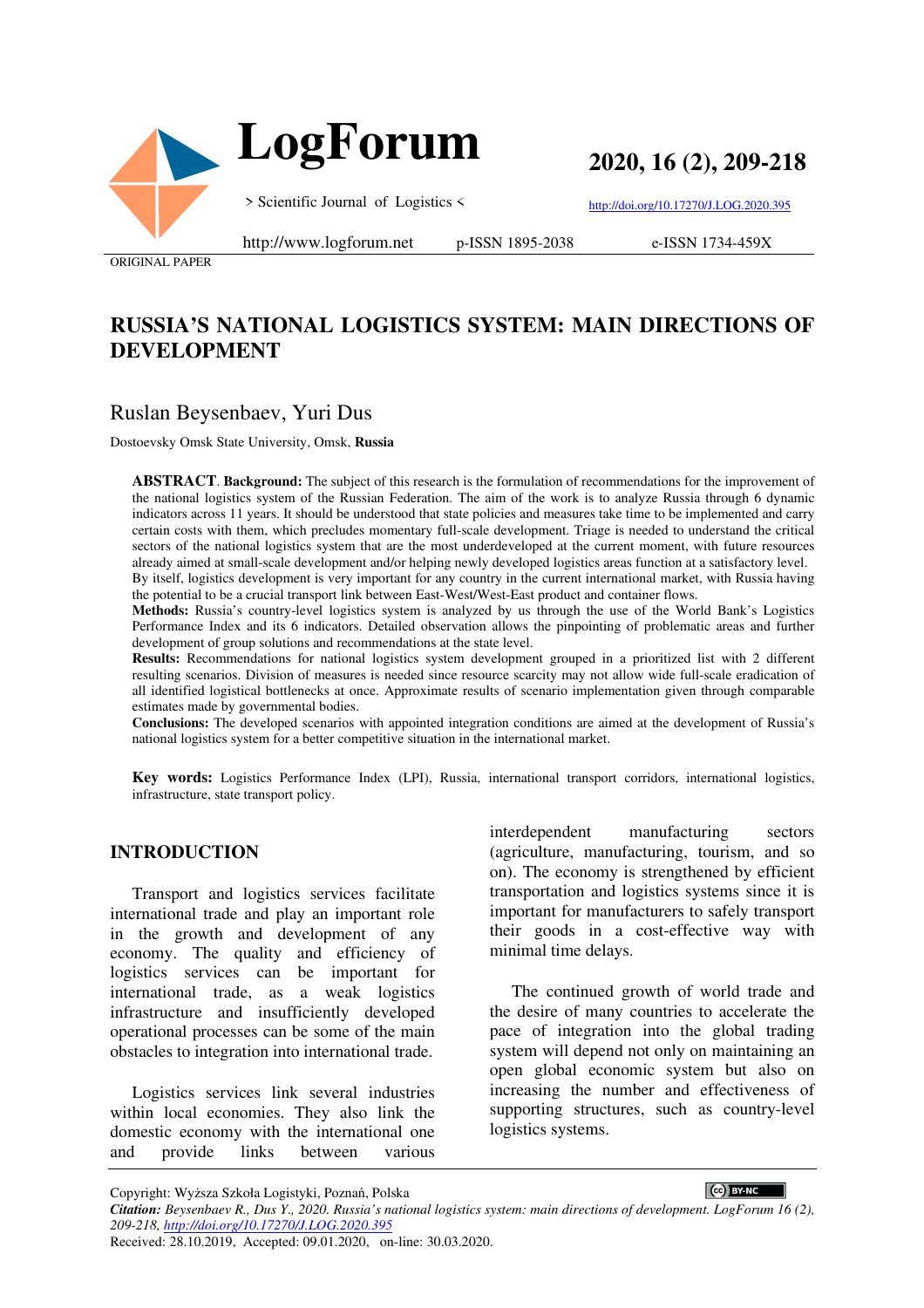*, Beysenbaev R., Dus Y., 2020. Russia's national logistics system: main directions of development. LogForum 16 (2), 209-218. http://doi.org/10.17270/J.LOG.2020.395* 

Empirical studies suggest that transport infrastructure inefficiencies can have an adverse effect on trade. For example, in a study of air travel in South Africa [Dettmer et al. 2014], it was concluded that a more liberal market for air transportation services could reduce transport costs and facilitate further trade integration. A general view of logistics being a significant factor of international trade has been echoed in several studies, through export-import and logistics variables correlation analysis [Beysenbaev 2018], through international trade statistics and logistics variables panel data analysis [Luttermann et al. 2017] and through focused regional research [Edirisinghe 2013].

Thus, logistics efficiency plays an important role in economic growth and improving the country's competitiveness. Inefficient logistics increases overall costs and reduces the likelihood of global integration [Guner and Coskun 2012]. Evaluating the effectiveness of logistics requires the use of various indicators that characterize its efficiency and productivity. Macroeconomic criteria and indicators characterizing the efficiency of logistics or its individual components have different methodological approaches.

One of the most widespread among researchers is the Logistics Performance Index (LPI) developed and published biannually by the World Bank. It is based on a worldwide survey of global freight forwarders and express carriers. The LPI consists of both qualitative and quantitative indicators and measures the logistics efficiency of over 150 countries across 6 different areas: customs efficiency, logistics infrastructure, tracking and tracing ability, ease of international shipments, logistics services quality, shipment timeliness [Arvis et al. 2018].

The LPI and its indicators have been used in logistics research at an international level [Gogoneata 2008], at a regional level – in Sub-Saharan Africa [Shepherd 2016], and at a national level - in Singapore [Tan and Hilmola 2012]. Moreover, the LPI has been used in different governmental logistics initiatives, mostly as a benchmarking tool. The Finnish Ministry of Traffic and Commu-

nications has used the LPI as a dynamic comparative tool in its biannual Finnish State of Logistics Report [Solakivi et al. 2017], Oman uses the LPI as a benchmarking tool and as a target indicator within the framework of The Sultanate of Oman Logistics Strategy 2040 [Al-Futaisi 2015], similar to the Report of the Standing Committee on Transport, Infrastructure and Communities of Canada [Sgro 2019].

This precludes the use of the LPI as a tool for benchmarking country-level logistics systems against different countries, and as an instrument for prioritizing and choosing essential national logistics program directions in a systematic way.

## **ANALYSIS**

The Russian Federation is one of the main partners of the EU, APEC and the CIS [The Central Bank of the Russian Federation 2018]. Fuel and energy products prevail in the export structure, but Russia is also a major exporter of metal, machinery, equipment, chemical products, food products, and agricultural raw materials. Russia also imports machinery, equipment, textile products, pharmaceuticals, and food products.

Moreover, in a territorial sense, Russia is an important transit logistical link between China and Europe with a future project – the Belt and Road Initiative, predicted to develop this link even further [Titarenko et al. 2015]. Thus, the Russian Federation is a major participant in international trade, and the quality and effectiveness of Russia's logistics system are important for international trade.

In order to look at the problems in Russia's national logistics system and to create a systematic solution for its development, we have chosen the LPI as the primary research instrument.

First of all, we need to analyze the biannual LPI scores for the Russian Federation and compare it with the changes in Russia's foreign trade in 2007, 2010, 2012, 2014, 2016 and 2018 (years of LPI release) to determine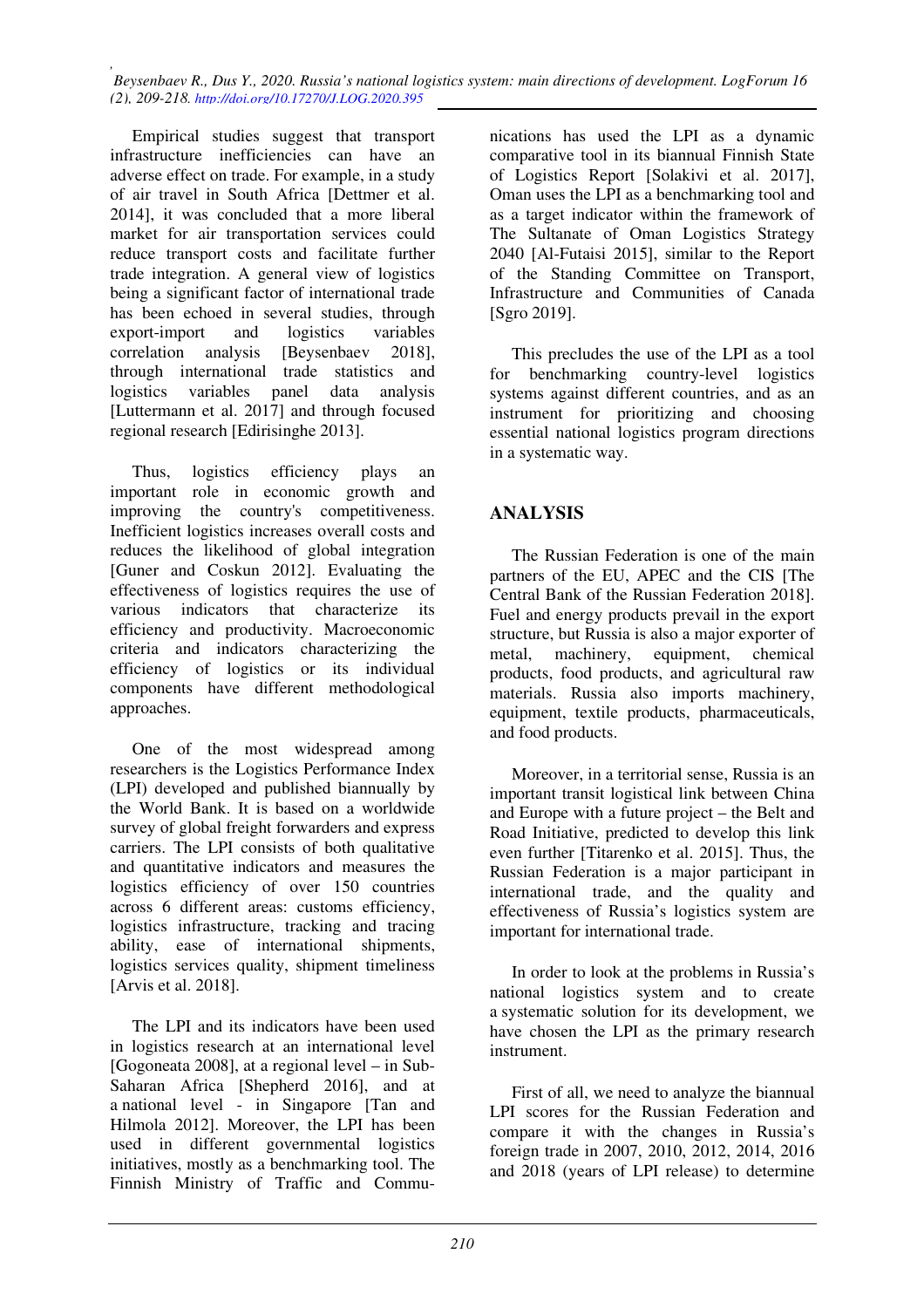the relevance of the index to this study (Figure 1). A correlation analysis is not possible, due to the small number of data points – 6. That amount is an insufficient sample size for any significant Pearson's correlation (significant at n≥25) [Bonett and Wright 2000]. This means only a general overview of LPI scores and Russia's foreign trade volumes can be performed.



Source: Arvis et al. 2018; The World Bank

Fig. 1. Comparison of LPI scores and Russian foreign trade volumes (2007-2018)

As can be seen from the diagram, the dynamics of foreign trade and LPI scores for Russia are proportional for all observed periods except 2012 (there is a decrease in the LPI score for 2012, compared with an increase in foreign trade in 2012). It is assumed that this fact is associated with a change in indicator weights in all 6 areas of the LPI in 2014, since, firstly, before the 2014 release, indicator weights were distributed differently and the LPI methodology was only being formed and, secondly, 2014 marks the beginning of the parallel movement of the graph lines.

In this way, we can see that the LPI can be used in this study, being a widely used tool for benchmarking logistics aspects and being mostly comparable with foreign trade volumes through it also being a measure of logistics efficiency.

 To begin with our analysis, it is necessary to look at all aspects of the LPI in detail over all published periods, as well as to identify positive and negative trends in Russia's logistics system (Figure 2).



Source: Arvis et al. 2018

#### Fig. 2. LPI indicator scores for Russia (2007-2018)

It is worth noting that the overall situation in the Russian Federation has improved, although not by much. Starting from 2007, over the course of 12 years, the Russian Federation has improved its performance by 0,39 points, rising from the 99th place to the 75th, from the third quartile of the LPI to the second.

Further, it is necessary to consider the current logistic potential of the Russian Federation, to identify the main bottlenecks and trace their relationship with the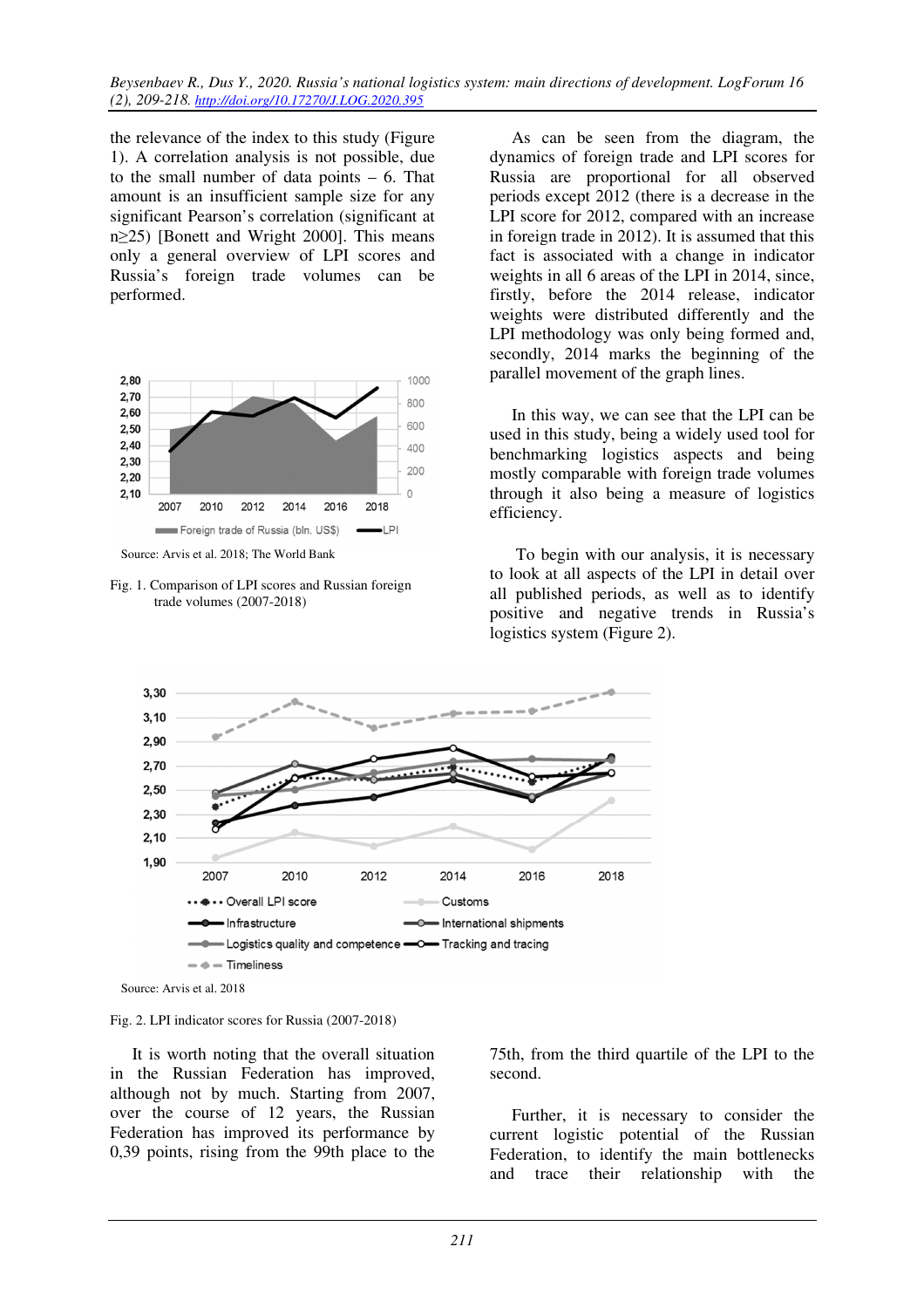corresponding indicator in the LPI and to develop recommendations that will increase Russia's position in this rating.

The least change can be observed for "International shipments", which may reflect some difficulties with cargo clearance procedures, which, in turn, lead to higher prices. This dynamic may also be indicative of possible barriers that prevent cargo from being transported at competitive prices. This includes the strong monopolization of the country's railway network and the size of the country's territory, which forces the country to heavily depend on railway lines for cargo transportation, which is reflected in the fact that the railway transport type prevails over the rest (Figure 3).



Fig. 3. Transport type distribution in Russia (2018)

The "Timeliness" indicator remains the highest-rated aspect of Russia's logistics system. This fact may indicate either proper logistical planning in the Russian Federation (the time of cargo delivery from the sender to the recipient is correctly calculated), or the overall high quality of the cargo delivery system, which is unlikely, given the rather low ratings given for the quality of transport infrastructure ("Infrastructure" indicator) in Russia. It is likely that, given the nature of the LPI calculation, wherein only respondents from within Russia or neighboring countries are chosen, LPI respondents have few comparison points.

The most dynamic change can be observed for "Infrastructure", which probably indicates the implementation of measures to modernize

and develop the transport infrastructure of the Russian Federation in recent years. A more detailed analysis of infrastructure connected to international trade can be found in section 3.2.

A stable low rating can be observed for "Customs", but it is necessary to note a sharp increase in the rating (2,42 in 2018 compared with 2,01 in 2016) in 2018. This fact can be related to the fact that the Customs Code Agreement of the Eurasian Economic Union (EAEU) from April 11th, 2017 entered into force on the 1st of January, 2018. The purpose of the Agreement was to ensure unified customs regulation in the Eurasian Economic Union, which includes establishing the procedure and conditions for the movement of goods across the customs border of the EAEU, their location and use on the customs territory of the EAEU or outside it, the procedure for performing customs operations related to the arrival of goods at the customs territory of the EAEU, their departure from the customs territory of the EAEU, temporary storage of goods, their customs declaration and release, other customs operations, the procedure for paying customs tariffs, special, anti-dumping, or countervailing duties, use and/or disposal of goods in the customs territory of the EAEC or beyond it. More precisely, this document introduced mandatory electronic declaration in the countries of the Customs Union, and also significantly simplified and accelerated the procedures and process of customs clearance.

The quality and supply of logistics services in the Russian Federation varies greatly and the assessment ("Logistics quality and competence") is stably average, but it is possible to identify some trends in this area, namely: the lack of a formed and unified 3PL market and the absence of system integrators at the 4PL level.

Outsourcing of transport services occupies 22% of the market in Russia or about a fifth of the entire transport and logistics industry. For comparison, 3PL - suppliers occupy 65% of the European market and 48% of the Chinese [TransRussia 2018]. It is important to note that the unsaturated nature of the market means that international firms have every opportunity to advance into Russia. 3PL, as an industry, has only recently taken root in Russia.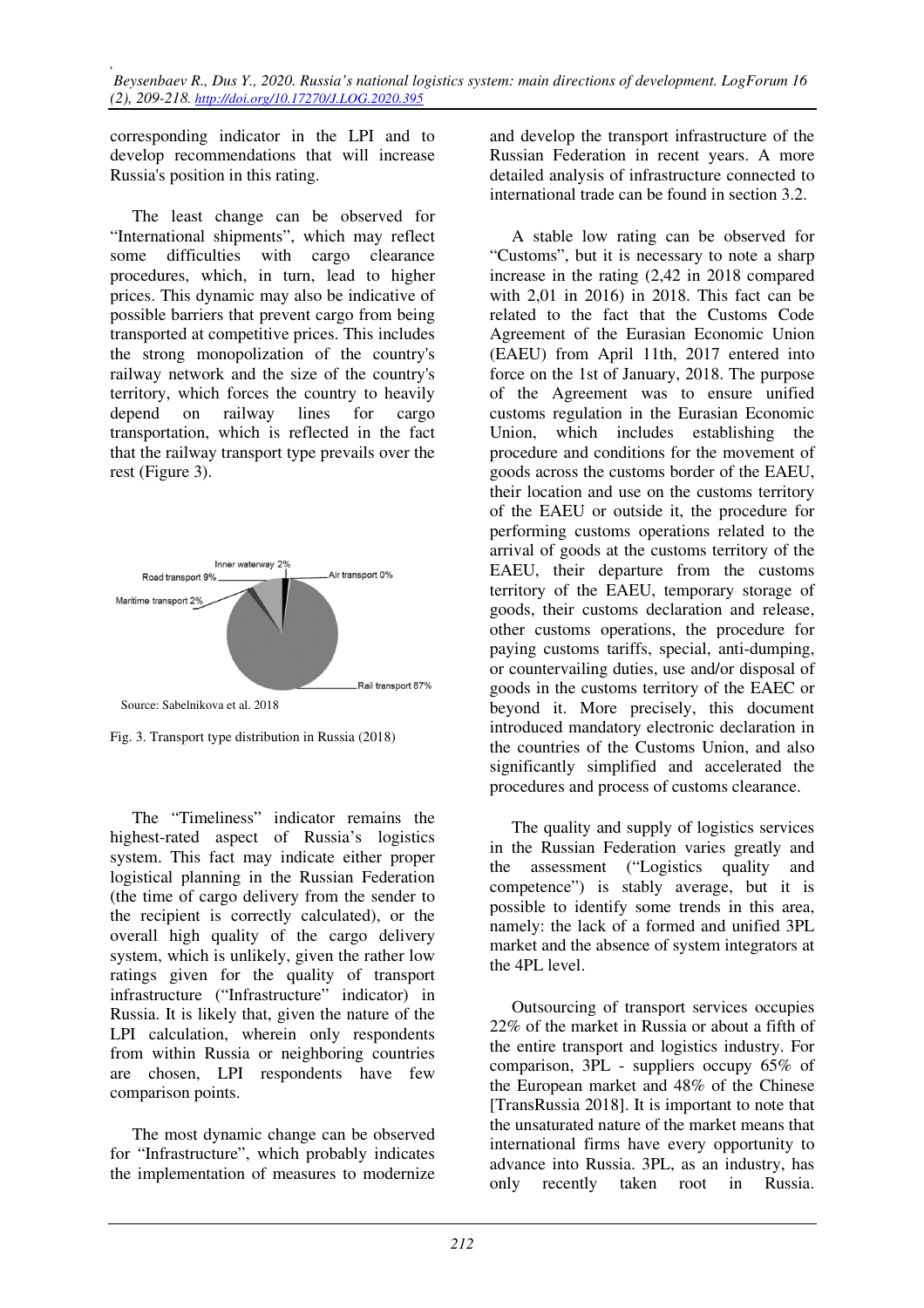Misconceptions regarding the type of services offered and the fact that many Russian companies transport goods themselves are also hindering the development of the industry. While domestic firms are struggling to meet international service standards, foreign firms are moving forward in the Russian logistics industry and occupying open niches.

Regarding the last two areas of the LPI: "International logistics" and "Tracking and tracing", it is difficult to analyze these indicators at a country logistics level, since they are inextricably linked with others and the improvement of dependent systems could definitely affect the estimates. More competitive prices for the transport of goods directly depend on the quality of the logistics services provided within the country and the effectiveness of customs. At the same time, the ability to track cargo directly depends on two factors: the recipient's access to a system that notifies them of the cargo status and the presence of a tracking system with the carrier. Due to the fact that the Russian Federation is not among the countries with a high share of the population cut off from the Internet due to extremely high cost of access [ITU 2018], it is logical to assume that low ratings for this aspect in LPI are a consequence of the lack of a tracking system among carriers, and this is also directly related to the quality of the logistics services provided within the country.

With regard to the integration of Russia's logistics in international trade, we need to consider some international transport corridors separately. Bilateral movement of goods from Asia to Europe, from the Middle East to Scandinavia depends on the efficiency and functioning of these international transport corridors.

The Russian Federation is crisscrossed by several international transport corridors, with throughputs of hundreds of millions of tons of cargo per year. Three international transport corridors (part of the system of Crete, Helsinki or Pan-European corridors) pass through the territory of Russia, namely: I, II, IX, as well as the Northern Sea Route (NSR) along the Arctic coastline and part of the new International North-South Transport Corridor (INSTC).

The NSR passes through the Arctic waters of Russia, presenting a new way to transport huge cargoes by ship from Europe to Asia and vice versa. The shipping route had been mapped previously, but only recently has the technology become affordable enough and the environment safe enough to make the route viable option for container shipping. The NSR crosses the Barents, Kara, Laptev, East Siberian and Chukchi seas, comprises 40% less sailing distance and can reduce delivery time by up to 35% compared with the usual route using the Suez Canal [Furuichi and Otsuka 2013].

Corridor IX stretches from Helsinki in Finland to Alexandroupolis in Greece. The corridor follows the route: Helsinki - Vyborg - St. Petersburg - Moscow - Kyiv - Chisinau - Bucharest - Ruse - Dimitrovgrad – Alexandroupolis. The corridor includes railways, highways, ports in St. Petersburg, Kaliningrad, Vyborg, airports of the Leningrad and Moscow transport hubs, inland waterways, freight, and passenger terminal and is one of the longest Pan-European corridors.

Corridor II starts from Berlin in Germany and ends in Nizhny Novgorod in Russia, passing through Poland and Belarus. The corridor follows the route: Berlin - Poznan - Warsaw - Brest - Minsk - Smolensk - Moscow - Nizhny Novgorod. The development of the railway part of this corridor to the Far Eastern ports will significantly increase the size of international transit cargo transportation in the West-East traffic.

The Russian part of Corridor I that starts in Helsinki and ends in the Polish port of Gdansk, includes the seaport and airport in Kaliningrad, railways, and roadways from the border with Lithuania and from the border with Poland.

The INSTC is a proposed multimodal network of maritime, rail and road routes with a length of 7200 km for the transport of goods between Afghanistan, Armenia, Central Asia, and Europe [Hriday 2018]. The route mainly includes the transportation of goods from India, Iran, Azerbaijan, and Russia by sea, by rail, and by roadway. The purpose of the corridor is to expand trade relations between such large cities as Mumbai, Moscow, Tehran,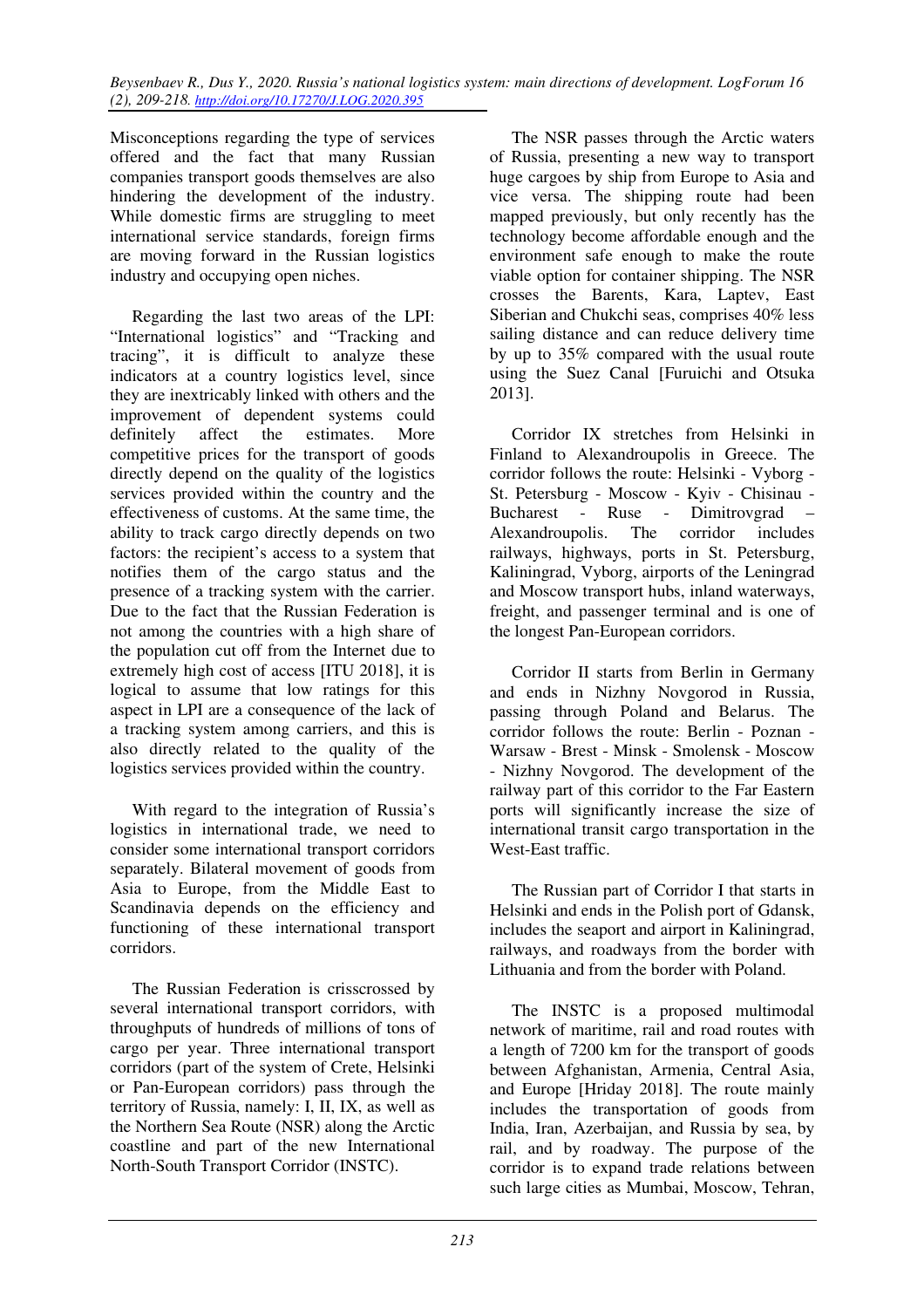Baku, Bandar Abbas, Astrakhan, Bandar Anzali and others. 3000 km of the route pass through the territory of Russia. Russia's territory is officially entered through the route by the Caspian Sea, but the major scope of the INSTC is trans-Asian.

The Trans-Siberian Railway also plays a special role in Russia's transit system. It covers 9289 km and is the longest railway in the world, which mainly serves for the transportation of containerized cargo from China to Finland and Germany.

In the west, the rail connects with Scandinavia through Finland and with the EU through the Baltic countries. Far in the east, the corridor connects Russia with China, Mongolia, and Korea. In 2015, the world's longest cargo railway route Harbin — Hamburg from China to Germany via Russia was launched on the basis of the Trans-Siberian Railway, reducing the delivery time for goods to 15 days [Pomfret 2019].

Our study and several other researchers' studies [Filina 2004; Sakuleva and Metjolkin 2015] of container movement through the Trans-Siberian Railway indicate the following barriers to the further development of transport links along the railway:

- − Delivery time fluctuation;
- − Unreasonably high terminal processing rates;
- − Rolling stock obsolescence;
- − Lack of an end-to-end tariff rate applicable in all directions from the port of departure to the port of destination.

The problems of attracting goods for transportation through the Trans-Siberian Railway are complex. Their solution primarily concerns the development of a competitive end-to-end freight rate, as well as the efficient handling of transit cargo in ports and at border stations with the cooperation of various railway, customs, maritime and other agencies.

With regard to the INSTC, our own and other research [Cvetkov et al. 2014] note that the main disadvantages are:

- − The absence of direct rail links between Russia and Iran and the slow operation of customs in Russian ports;
- − Since its very conceptualization, the INSTC has not been able to ensure widespread participation of private investors. This is due to many reasons, including US sanctions against Iran. Sanctions played a role in preventing some Western companies from entering the Iranian market, but this in no way prevented them from participating in a multi-country project, which in itself was not the subject of any form of sanctions. Large companies fear that there are big risks associated with the return on investment in project development;
- − The different railway gauge between Russia, Azerbaijan, and Iran, the lack of some sections of the project, especially in Iran.

The Pan-European corridors suffer from problems that are outside the interests and sphere of influence of the Russian Federation, although some can be found in the country, namely:

- − Extremely low throughput of highways;
- − Inappropriate quality of transport routes;
- − Large sections of non-electrified railway tracks.

The main constraints to the improvement and creation of new Arctic transport routes and the development of the Northern Sea Route are:

- − Low development level of coastal infrastructure along its routes and underdevelopment (often complete absence) of railway infrastructure;
- − Unclear conditions for carriers for receiving permits for passage of vessels along the Northern Sea Route;
- − The need to create uniform tariffs for the provision of services for all carriers throughout the Northern Sea Route;
- − Lack of involvement of major global carriers in the activities of the Northern Sea Route, which leads to problems in drawing up the schedule of vessels along Arctic routes;
- − Coordination of the work of all ports of the Northern Sea Route.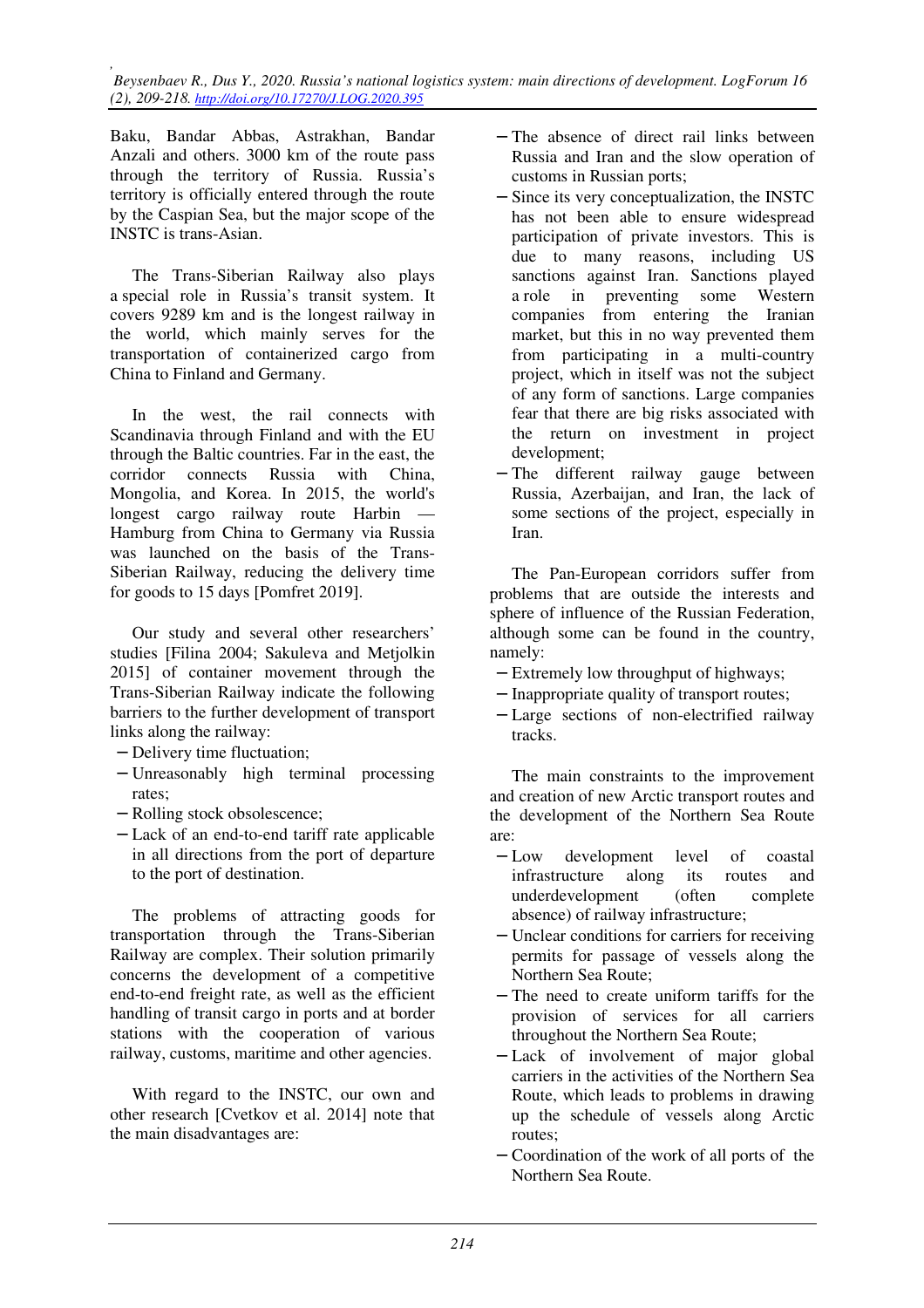*Beysenbaev R., Dus Y., 2020. Russia's national logistics system: main directions of development. LogForum 16 (2), 209-218. http://doi.org/10.17270/J.LOG.2020.395* 

Thus, after the analysis, it is necessary to identify and collect the main recommendations for improving the rank of the Russian Federation in the LPI rating.

## **RESULTS**

To begin with, two development scenarios should be developed, based on the analysis of assessments of various aspects of Russia's logistics in the LPI depending on available resources, because that tool is designed to identify priority areas for the development of various logistics subsystems. Scenario A is a high-priority recommendation list that uses minimum resources for maximum effectiveness in a situation of resource scarcity and budgeting, while Scenario B can be implemented after Scenario A or parallel to it, dependent on available budget and resources.

#### *Scenario A*

Scenario A is considered the most important and implies:

- − Support for timely delivery at the current LPI level;
- − Thorough development of the country's customs system.

As can be seen from the previous paragraph, on-time deliveries are consistently the strongest side of logistics in the Russian Federation, therefore development (in the framework of this scenario) is not required, only a strategy for keeping the current level is advised. The following recommendations can be implemented as part of this strategy:

- − Investment into the support of the current logistics infrastructure, more precisely into the aging Trans-Siberian Railway;
- − Reduction of freight rates in order to avoid a detour of Russian Federation territory through southern countries, such as Kazakhstan;
- − Modernization of rolling stock.

In the framework of this scenario, it is also taken into account that all indicators, except "Timeliness" and "Customs", are approximately at the same level, which indicates the need for improving and developing the lowest-valued indicator ("Customs") to achieve average scores.

Customs efficiency can be increased by:

- − Improving customs regulation;
- − Improving the level of training of customs personnel;
- − Simplification, optimization, and computerization of processes related to certification and licensing in export-import operations;
- − The development of free economic zones and the provision of preferences for more developed and actively developing countries.

#### *Scenario B*

Scenario B remains secondary and implies implementation and launch if scenario A goals are achieved or in parallel with it (if there are enough resources). In the framework of this scenario, the main recommendation that can be advised is the general development and support of a positive LPI score growth trend for "Infrastructure", "Logistics quality and "Infrastructure", "Logistics quality and competence", "Tracking and tracing", and "International shipments". To be more precise:

- − Improvement of the investment attractiveness of the logistics industry in Russia;
- − The accelerated formation of the 3PLservices market and the transition to the 4PL concept (creation of system integrators in the field of logistics, for example, large transport and logistics complexes in Yekaterinburg, Novosibirsk and/or Omsk);
- − Improvement of the government regulation of the logistics industry;
- − Creation of a system of reliable statistical reporting on logistics indicators;
- − Improvement of the level of training for the logistics industry;
- − Investment in the creation of new international logistics projects (The Belt and Road Initiative) and/or support of ongoing projects, for example, the INSTC.

It should be noted that several of the scenario recommendations correlate with the Russian Federation Transport Strategy 2030.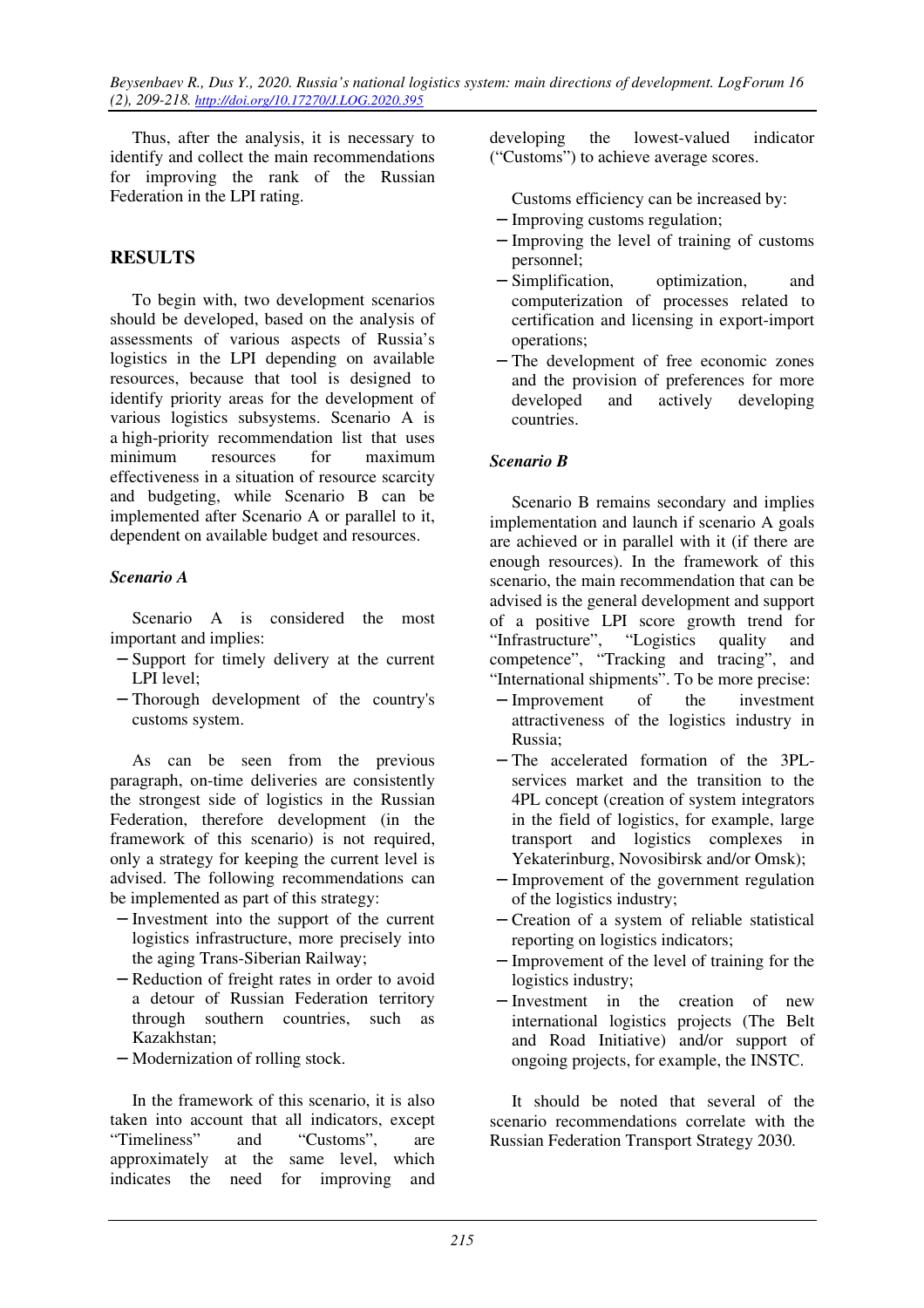*, Beysenbaev R., Dus Y., 2020. Russia's national logistics system: main directions of development. LogForum 16 (2), 209-218. http://doi.org/10.17270/J.LOG.2020.395* 

As part of its strategy, it is noted that one of the main problems of logistics in the Russian Federation is the low technical level and the poor state of infrastructure and production bases. Also, the document raises the problem of integration into international trade within the framework of restricting the access of domestic carriers to foreign infrastructure facilities with corresponding rising costs for owners of rolling stock and state prestige loss when conducting international trade.

#### **CONCLUSIONS**

In conclusion, if the development scenarios coincide with the development directions in the Russian Federation Transport Strategy 2030, then we can assume that the implementation of scenarios A and B will lead to similar results, namely:

- − The total volume of freight traffic will increase from 12068,8 million tons in 2007 to 17858,0 million tons in 2030 (48%), cargo turnover will increase from 2,48 trillion ton-kilometers to 3,86 trillion tonkilometers (55.6%).
- Transportation of goods in containers will increase by 2030 compared to 2007 by 6 times - up to 648 million tons. Goods transport by road will increase by 6.7 times (up to 361 million tons), by rail - by 5.6 times (up to 130 million tons), by maritime transport – by 5 times (up to  $150$  million tons), by inland water transport – by  $17.5$ times (up to 7 million tons). The cargo turnover of Russian seaports will increase in 2030 compared to 2007 by 2.3 times - up to 1025 million tons.
- − The total international transportation of goods by Russian carriers, including the transportation of export, import and transit goods, as well as transportation abroad, will increase 1.6 times - up to 627 million tons.
- − Transportation of transit goods through Russia will increase in 2030 compared with 2007 by 3.6 times - up to 100 million tons.

We believe these recommendations are implementable and reasonable and will lead to positive changes in Russia's national logistics system.

#### **ACKNOWLEDGMENTS AND FUNDING SOURCE DECLARATION**

This research did not receive any specific grant from funding agencies in the public, commercial, or not-for-profit sectors.

#### **REFERENCES**

- Al-Futaisi A., 2015. Sultanate of Oman Logistics Strategy 2040. Muscat: Ministry of Transport and Communications.
- Arvis J., Wiederer C., Shepherd B., Raj A., Dairabayeva K., Kiiski T. 2018. Connecting to Compete 2018: Trade Logistics in the Global Economy. Washington, DC: The World Bank. http://doi.org/10.1596/29971.
- Beysenbaev R., 2018. The importance of country-level logistics efficiency assessment to the development of international trade British Journal for Social and Economic Research, 3(6), 13-20, http://doi.org/10.22406/bjser-18-3.6-13-20.
- Bonett D., Wright T., 2000. Sample size requirements for estimating Pearson, Kendall and Spearman correlations. Psychometrika, 65 (1), 23-28, http://doi.org/10.1007/bf02294183.
- Cvetkov V., Zoidov K., Medkov A., 2014. Formirovanie novoj jevoljucionnoj koncepcii uvelichenija gruzovoj bazy transportnyh koridorov Sever - Jug: sovremennoe sostojanie, geopoliticheskie uslovija i jekonomicheskie predposylki [The formation of new evolutionary conceptions of North-South corridor freight traffic: the current situation, geopolitical conditions and economic preconditions]. Regional'nye problemy preobrazovanija jekonomiki, 9(47), 229-246.
- Dettmer B., Freytag A., Draper P., 2014. Air cargo beyond trade barriers in Africa. Journal of Economic Integration, 29 (1), 95-138,

http://doi.org/10.11130/jei.2014.29.1.95.

Edirisinghe L., 2013. The Influence of Logistics Competence in International Trade in Sri Lanka: A Contemporary Study.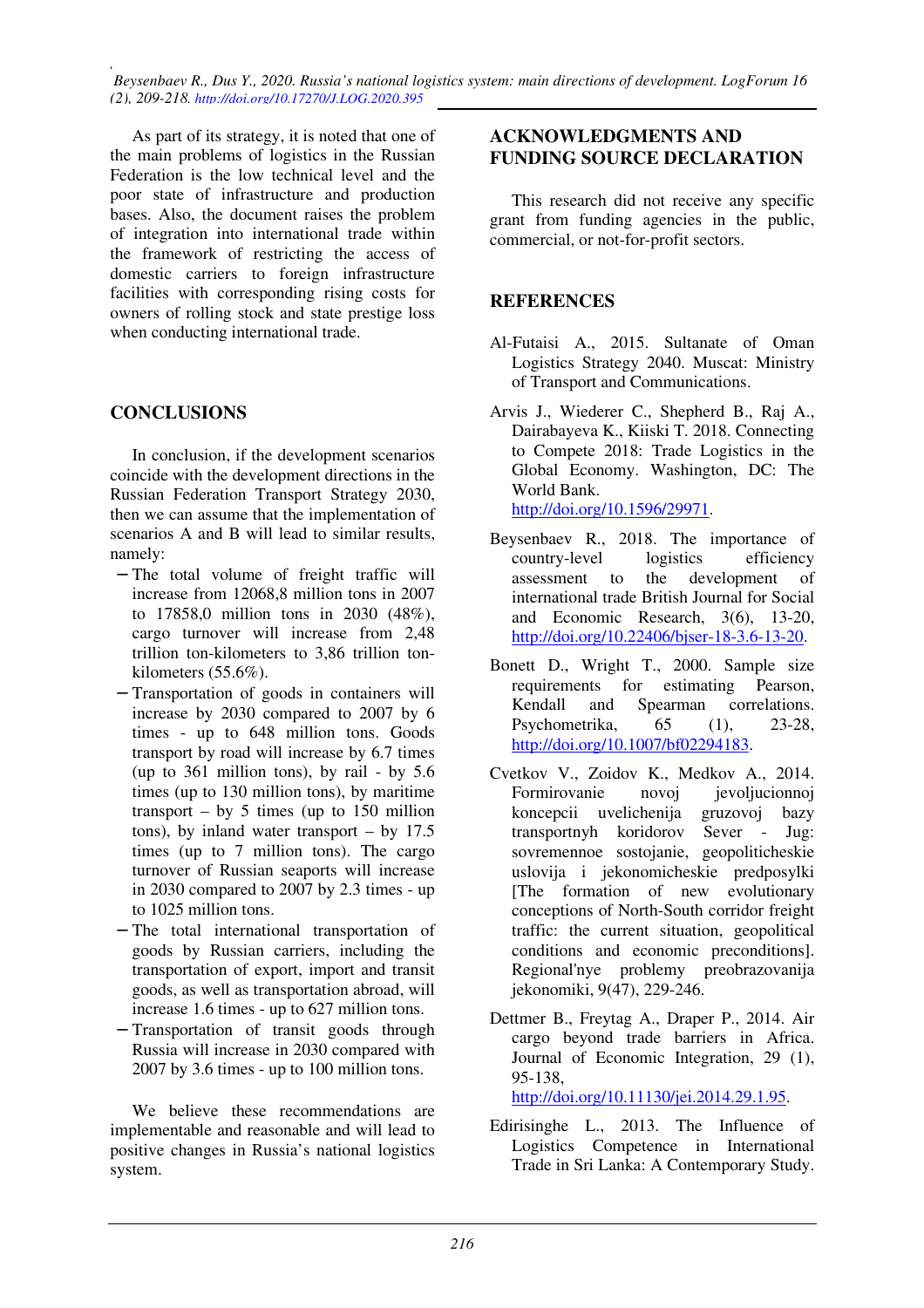*Beysenbaev R., Dus Y., 2020. Russia's national logistics system: main directions of development. LogForum 16 (2), 209-218. http://doi.org/10.17270/J.LOG.2020.395* 

SSRN Electronic Journal, http://doi.org/10.2139/ssrn.3305996.

- Filina V., 2004. Transport Logistics: Modern Problems and Development Trends. Studies on Russian Economic Development, 15(1), 70-84.
- Furuichi M., Otsuka N., 2013. Cost Analysis of the Northern Sea Route (NSR) and the Conventional Route Shipping. In IAME. Marseille.
- Gogoneata B. 2008. An analysis of explanatory factors of logistics performance of a country. The AMFITEATRU ECONOMIC journal, 10, 143-156.
- Guner S., Coskun E., 2012. Comparison of impacts of economic and social factors on countries' logistics performances: a study with 26 OECD countries. Research in Logistics and Production, 2(4), 329-343.
- Hriday S., 2018. Turning the international North-South corridor into a digital corridor. Sravnitelnaya politika [Comparative Politics], 9(4), 124-138.
- ITU. 2018. Measuring the Information Society Report 2018 (1st ed.). Geneva: ICT Data and Statistics Division.
- Luttermann S., Kotzab H., Halaszovich T.F., 2017. The Impact of Logistics on International Trade and Investment Flows. In The 29th NOFOMA conference Taking on Grand Challenges. Lund University: NOFOMA.
- Ministry of Transport of the Russian Federation. 2008. Transportnaja strategija Rossijskoj Federacii na period do 2030 goda [Russian Federation Transport Strategy 2030]. Moscow, Russia: Ministry of Transport of the Russian Federation.
- Pomfret R., 2019. The Eurasian Land Bridge: linking regional value chains along the New Silk Road. Cambridge Journal of Regions, Economy and Society,  $12(1)$ ,  $45-56$ , http://doi.org/10.1093/cjres/rsy030.
- Sabelnikova M., Kuzmicheva L., Ageeva L., Akimova I., Akimova M., Kobrinskaja L., Savostjanova T., Uvarova G., 2018. Transport v Rossii [Transport in Russia]. Moscow, Russia.
- Sakuleva T., Metjolkin P., 2015. Transsibirskaja magistral' kak odna iz sostavnyh chastej transportnoj infrastruktury nacional'noj jekonomiki Rossii [The Trans-Siberian Railway as one of the main components of Russia's national transport infrastructure] Vestnik universiteta, 7, 123- 126.
- Sgro J., 2019. Interim Report on Establishing a Canadian Transportation and Logistics Strategy. 42nd Parliament, 1st Session, House of Commons.

Shepherd B., 2016. Infrastructure, trade facilitation, and network connectivity in Sub-Saharan Africa. Journal of African Trade, 3(1-2), 1-22, http://doi.org/10.1016/j.joat.2017.05.001.

- Solakivi T., Ojala L., Laari S., Lorentz H., Töyli J., Malmsten J., Viherlehto N., 2017. Finland State of Logistics 2016. Turun kauppakorkeakoulun julkaisuja.
- Tan A., Hilmola O., 2012. Future of transshipment in Singapore. Industrial Management and Data Systems, 112(7), 1085-1100, http://doi.org/10.1108/02635571211255032

- The Central Bank of the Russian Federation. 2018. External Trade of the Russian Federation in Services: Statistical Publication. Moscow: Central Bank of the Russian Federation.
- Titarenko M., Petrovsky V., Portyakov V., Ostrovsky A., Kovalevskaya V., 2015. Development of Russian–Chinese Trade, Economic, Financial and Cross-Border Relations. Working Paper 20. Spetskniga, Moscow.
- TransRussia. 2018. Transport and Logistics in Russia: Returning to Growth: A Market Insights report from TransRussia/ TransLogistica. TransLogistica.